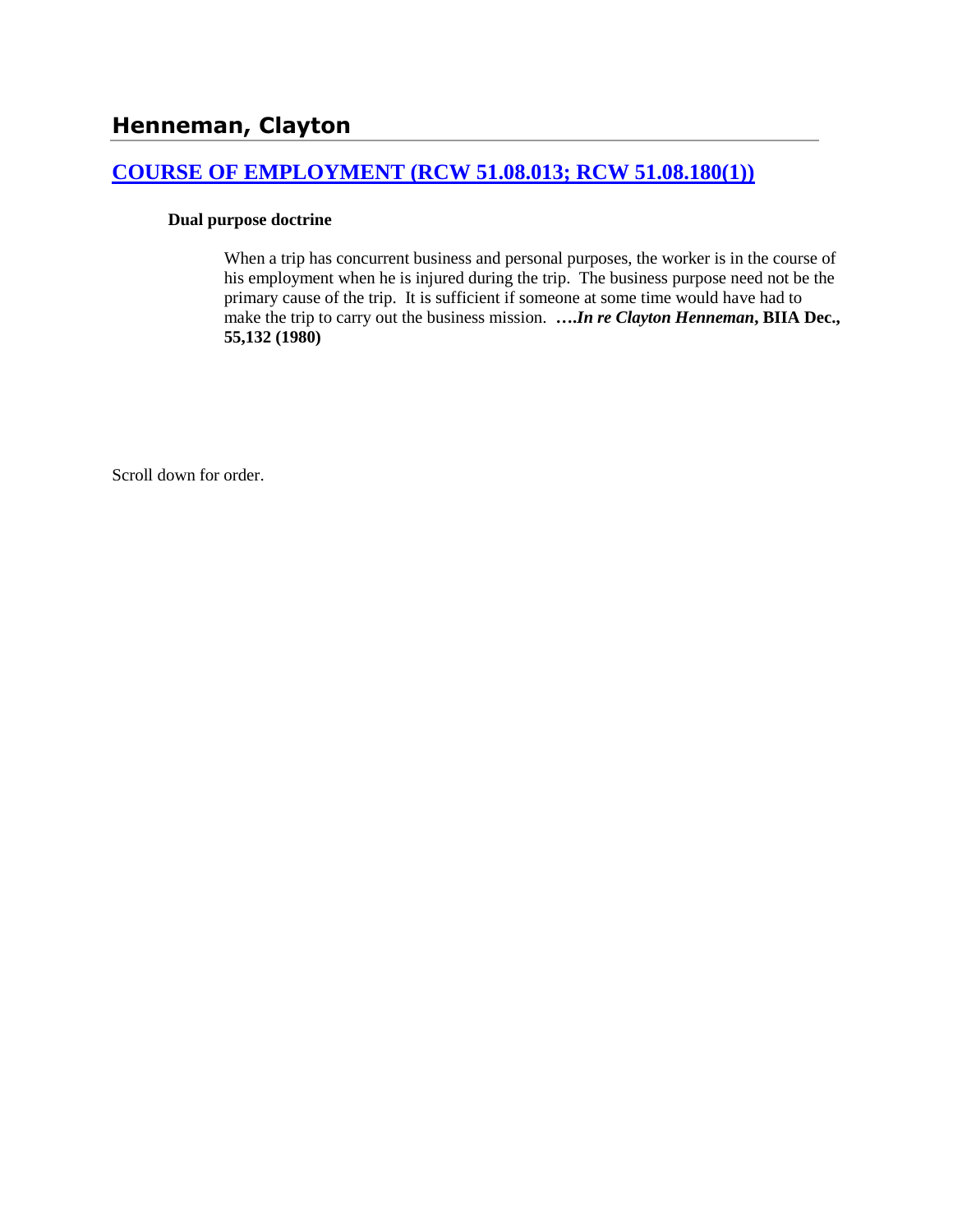### **BEFORE THE BOARD OF INDUSTRIAL INSURANCE APPEALS STATE OF WASHINGTON**

**)**

# **IN RE: CLAYTON E. HENNEMAN ) DOCKET NO. 55,132**

**CLAIM NO. H-390813 ) DECISION AND ORDER**

APPEARANCES:

Claimant, Clayton E. Henneman, by Castelda and Eeckhoudt, per Roger Castelda

Employer, Rendezvous Restaurant, by Betty J. Henneman

Department of Labor and Industries, by The Attorney General, per Richard Roth and Jane Fantel, Assistants

This is an appeal filed by the claimant on February 20, 1979, from an order of the Department of Labor and Industries dated February 1, 1979, which rejected the claim for the reason that the claimant was not in the course of his employment at the time of his accident. **REVERSED AND REMANDED**.

# **DECISION**

Pursuant to RCW 51.52.104 and RCW 51.52.106, this matter is before the Board for review and decision on a timely Petition for Review filed by the Department of Labor and Industries to a Proposed Decision and Order issued by a hearing examiner for this Board on January 22, 1980, in which the order of the Department dated February 1, 1979 was reversed, and the claim remanded to the Department of Labor and Industries with direction to accept the claim.

The Board has reviewed the evidentiary rulings of the hearing examiner and finds that no prejudicial error was committed and said rulings are hereby affirmed.

The general nature and background of this appeal are as set forth in the hearing examiner's Proposed Decision and Order and shall not be reiterated herein.

The Department acknowledges that the case is governed by the dual-purpose rule. This rule was honed and formularized by Judge Benjamin Cordozo in the landmark case of Marks' Dependents v. Gray, 251 N.Y. 90, 167 N.E. 181 (1920), as follows:

> "...We do not say that service to the employer must be the sole cause of the journey, but at least it must be a concurrent cause. To establish liability, the inference must be permissible that the trip would have been made though the private errand had been cancelled... The test in brief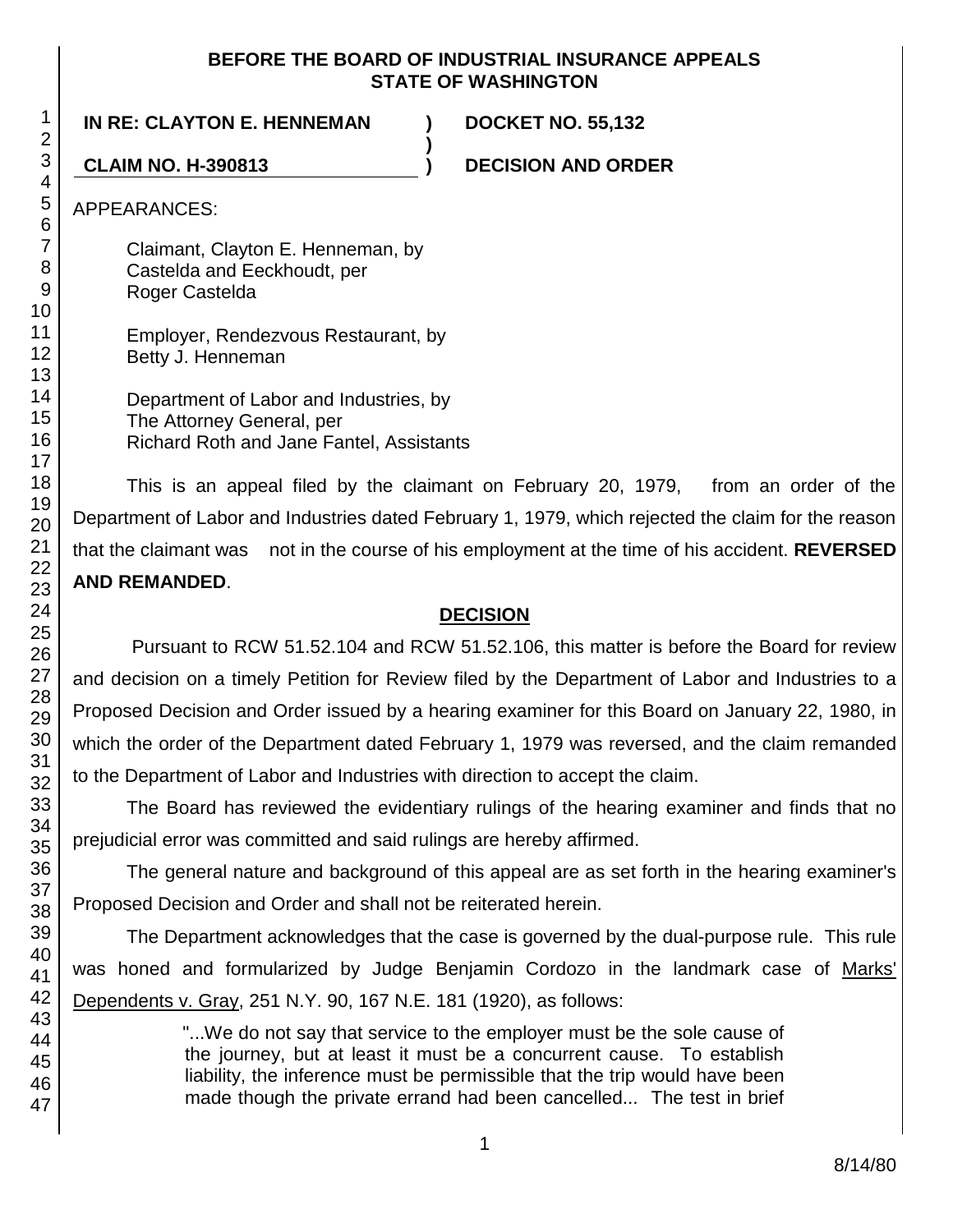is this: If the work of the employee creates the necessity for travel, he is in the course of his employment, though he is serving at the same time some purpose of his own... If, however, the work has had no part in creating the necessity for travel, if the journey would have gone forward though the business errand had been dropped, and would have been cancelled upon failure of the private purpose, though the business errand was undone, the travel is then personal, and personal the risk."

On review before the Board, it is the Department's position that under the dual-purpose rule, the claimant must show that the business purpose, -- i.e., the visit with his banker -- was the "primary" purpose of the trip in order for a compensable claim to obtain.

This contention is conclusively answered and, to our mind, laid to rest by Professor Arthur

Larson in his treatise on Workmen's Compensation, to wit at Section 18.13, Volume 1, as follows:

"It is inaccurate and misleading to call this test, as sometimes has been done, the 'dominate purpose' test, or to paraphrase it by saying that the trip is a business trip if the 'primary' purpose is business. Judge Cardozo used no such language. He said it was sufficient if the business motive was a concurrent cause of the trip. He then defined 'concurrent cause' by saying that it meant a cause which would have occasioned the making of the trip even if the private mission had been canceled. One detail must be stressed to make this rule complete: it is not necessary, under this formula, that, on failure of the personal motive, the business trip would have been taken by this particular employee at this particular time. It is enough that someone sometime would have had to take the trip to carry out the business mission. Perhaps another employee would have done it; perhaps another time would have been chosen; but if a special trip would have had to be made for this purpose, and if the employer got this necessary item of travel accomplished by combining it with this employee's personal trip, it is accurate to say that it was a concurrent cause of the trip, rather than an incidental appendage or afterthought." (Emphasis Larson's.)

Under the evidence, there can be no question but what the negotiation of a loan extension by the claimant with his banker was a critical item of business. It went to the very survival of the claimant's restaurant. The testimony of Mr. Dan P. Daigle, the claimant's banker, establishes that it is the preferred and normal practice of the bank to re-negotiate loans only through person to person contact in the bank's offices, and that the only reason the claimant was ultimately able to renegotiate his loan by phone and mail was because of his hospitalization and immobilization from the car accident herein. In other words, but for the car accident and the claimant's unavailability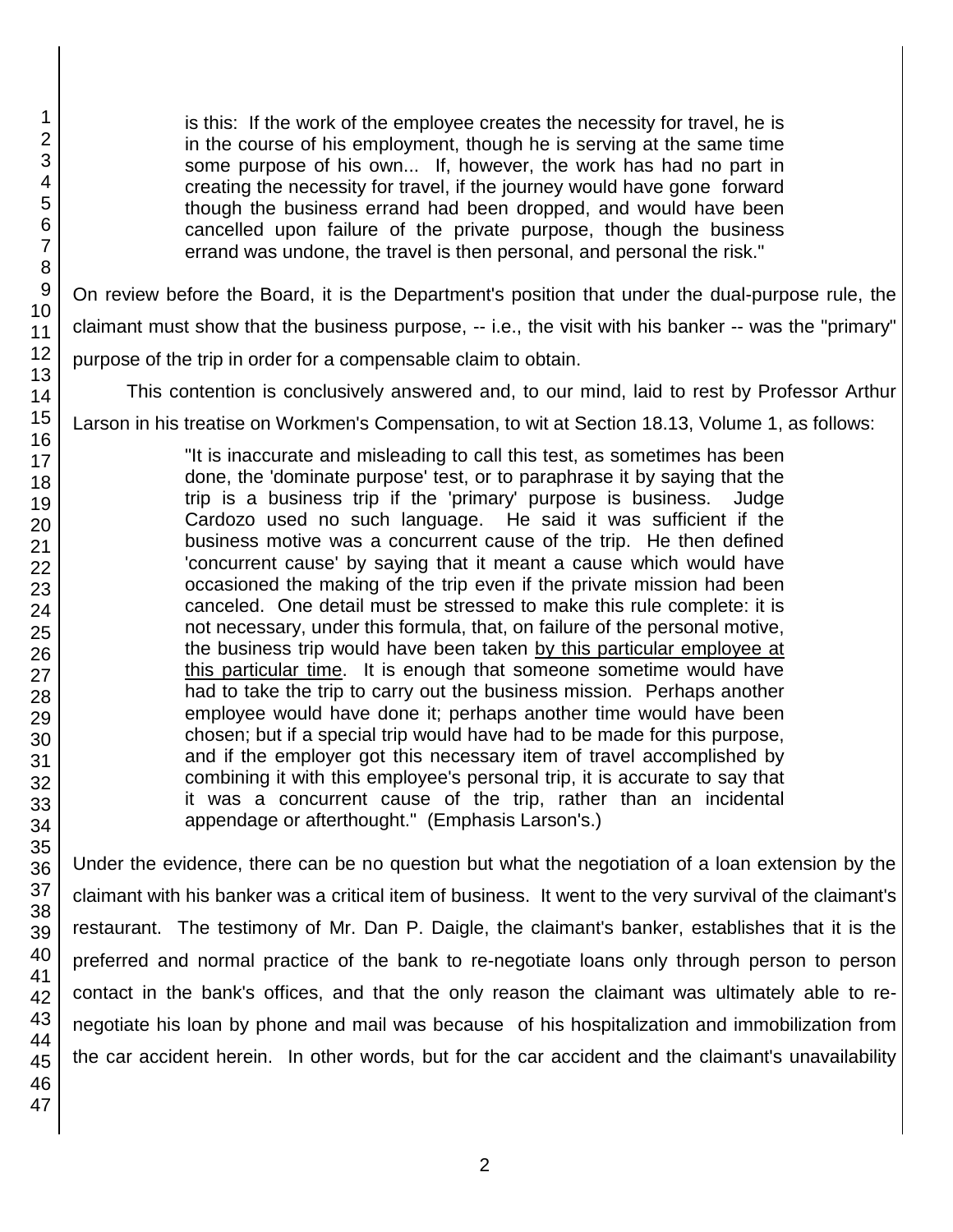therefrom, he would have had to travel from Seattle to his bank in Tonasket at some time sooner or later in order to secure an extension of his loan agreement with the bank.

At the time of the accident, the claimant was covering the same distance along the same route that he would have traveled had the trip been undertaken at any other time and had the business with his banker been the sole cause or purpose of the travel.

All told, we hold that the hearing examiner correctly applied the dual-purpose rule to the factual situation presented by this appeal, and that the claim herein is compensable.

The findings and conclusions of the Proposed Decision and Order entered herein are hereby adopted by the Board and incorporated herein by this reference.

It is so ORDERED.

Dated this 14th day of August, 1980.

## BOARD OF INDUSTRIAL INSURANCE APPEALS

/s/\_\_\_\_\_\_\_\_\_\_\_\_\_\_\_\_\_\_\_\_\_\_\_\_\_\_\_\_\_\_\_\_\_\_ MICHAEL L. HALL Chairman

/s/

SAM KINVILLE Member

# **FINDINGS OF FACT**